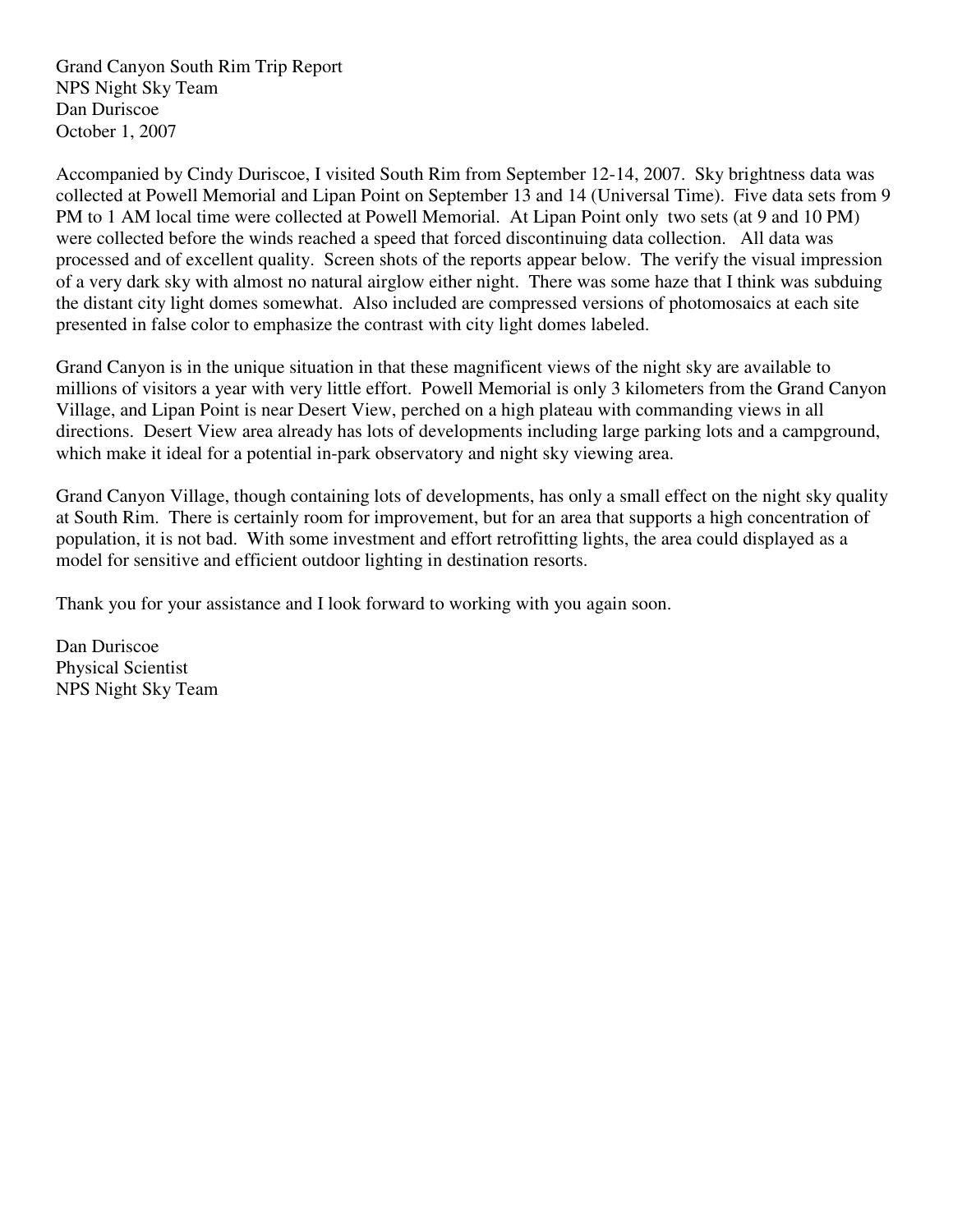## National Park Service Night Sky Team

the contract of the contract of



### Night Sky Quality Monitoring Report

| Report date:          | 10/1/2007 | by: D Duriscoe     |                       |    |                        |                 |  |  |
|-----------------------|-----------|--------------------|-----------------------|----|------------------------|-----------------|--|--|
| <b>PARK:</b>          |           | <b>GRCA</b>        | <b>EQUIPMENT:</b>     |    | SBIG, 50mm f/2, 6084   |                 |  |  |
| SITE NAME:            |           | Powell Memorial    | <b>OBSERVERS:</b>     |    | D Duriscoe, C Duriscoe |                 |  |  |
| <b>LONGITUDE:</b>     |           | $-112.15123$       | AIR TEMP (°F):        |    | 74                     |                 |  |  |
| LATITUDE:             |           | 36.07324           | <b>REL HUMID (%):</b> | 12 |                        |                 |  |  |
| <b>ELEVATION (m):</b> |           | 2153               | WIND SP (mph):        |    | $\mathbf{8}$           |                 |  |  |
| DATE (UT):            |           | September 13, 2007 | CCD TEMP (°C):        |    |                        | $-20$           |  |  |
| TIME START (UT):      |           | 3:50:05            | (seconds):<br>EXP     |    |                        | 12 <sub>1</sub> |  |  |
| <b>DATA QUALITY:</b>  |           | excellent          | <b>BORTLE CLASS:</b>  | 2  | ZLM:                   | 7.3             |  |  |

NARRATIVE: Very beautiful sky in an incomparable setting. Seeing fair, transparency good, not the most perfect of nights, zlm 7.3 by 11 pm. Phoenix brightest city dome, in the direction of Valle, G.C.Village not bad, Tusayan somewhat worse but of little consequense. Flagstaff barely visible, as is St. George, Las vegas quite significant, North Rim lights seen but no towns to the north, maybe Tuba City to northeast. bortle class 2-3. sqm 21.75 between 3rd and 4th set, 21.82 at local midnight, among the darkest ever recorded with this instrument. Gegenschein easy at local midnight between Pisces and Aquarius, Zodiacal band seen from Pisces to Taurus.



|                    |           |                                                        | <b>SKY BRIGHTNESS DATA</b>                        | <b>LIGHT DOME DATA</b>        |                     |                                                      |                                  |                                 |                        |                  |                  |         |                                             |
|--------------------|-----------|--------------------------------------------------------|---------------------------------------------------|-------------------------------|---------------------|------------------------------------------------------|----------------------------------|---------------------------------|------------------------|------------------|------------------|---------|---------------------------------------------|
| Data Set<br>Number | Time (UT) | <b>Extinction</b><br>coefficient<br>(mag/air-<br>mass) | Std Err Y<br><b>Extinction</b><br>Stars<br>(mags) | Zenith<br>(mag/sq<br>arc-sec) | Whole Sky<br>(mags) | <b>Sky Above</b><br>$20^\circ$<br>Altitude<br>(mags) | Brightest<br>(mag/sq<br>arc-sec) | Darkest<br>(mag/sq arc-<br>sec) | Link to<br>Sky<br>Maps | City             | Distance<br>(km) | Azimuth | 1st Data Set<br><b>Brightness</b><br>(mags) |
| 1st Start          | 3:50:05   |                                                        |                                                   | 21.66                         |                     |                                                      |                                  |                                 | <b>PAN</b>             | Grand Canyon, AZ | 3                | 184.1   |                                             |
| End                | 4:08:34   | 0.147                                                  | 0.033                                             | 21.48                         | $-6.93$             | $-6.32$                                              | 20.17                            | 22.27                           | <b>HEMI</b>            | Tusayan, AZ      | 11               | 168.4   | $-2.15$                                     |
| 2nd Start          | 4:50:11   |                                                        |                                                   | 21.66                         |                     |                                                      |                                  |                                 | <b>PAN</b>             | Valle, AZ        | 47               | 178.5   |                                             |
| End                | 5:08:40   | 0.147                                                  | 0.036                                             | 21.54                         | $-6.91$             | $-6.30$                                              | 20.22                            | 22.25                           | <b>HEMI</b>            | Phoenix          | 281              | 178.5   |                                             |
| 3rd Start          | 5:50:19   |                                                        |                                                   | 21.88                         |                     |                                                      |                                  |                                 | <b>PAN</b>             | Las Vegas, NV    | 277              | 273.9   | $-1.17$                                     |
| End                | 6:08:48   | 0.148                                                  | 0.033                                             | 21.94                         | $-6.88$             | $-6.28$                                              | 20.33                            | 22.20                           | <b>HEMI</b>            | Flagstaff        | 109              | 153.7   | $-1.17$                                     |
| 4th Start          | 6:50:26   |                                                        |                                                   | 22.03                         |                     |                                                      |                                  |                                 | <b>PAN</b>             | Total            |                  |         | $-3.83$                                     |
| End                | 7:08:55   | 0.153                                                  | 0.034                                             | 22.09                         | $-6.84$             | $-6.26$                                              | 20.42                            | 22.18                           | <b>HEMI</b>            |                  |                  |         |                                             |
| 5th Start          | 7:50:33   |                                                        |                                                   | 22.19                         |                     |                                                      |                                  |                                 | <b>PAN</b>             |                  |                  |         |                                             |
| End                | 8:09:02   | 0.151                                                  | 0.035                                             | 22.20                         | $-6.76$             | $-6.19$                                              | 20.43                            | 22.26                           | <b>HEMI</b>            |                  |                  |         |                                             |
| 6th Start          |           |                                                        |                                                   |                               |                     |                                                      |                                  |                                 |                        |                  |                  |         |                                             |
| End                |           |                                                        |                                                   |                               |                     |                                                      |                                  |                                 |                        |                  |                  |         |                                             |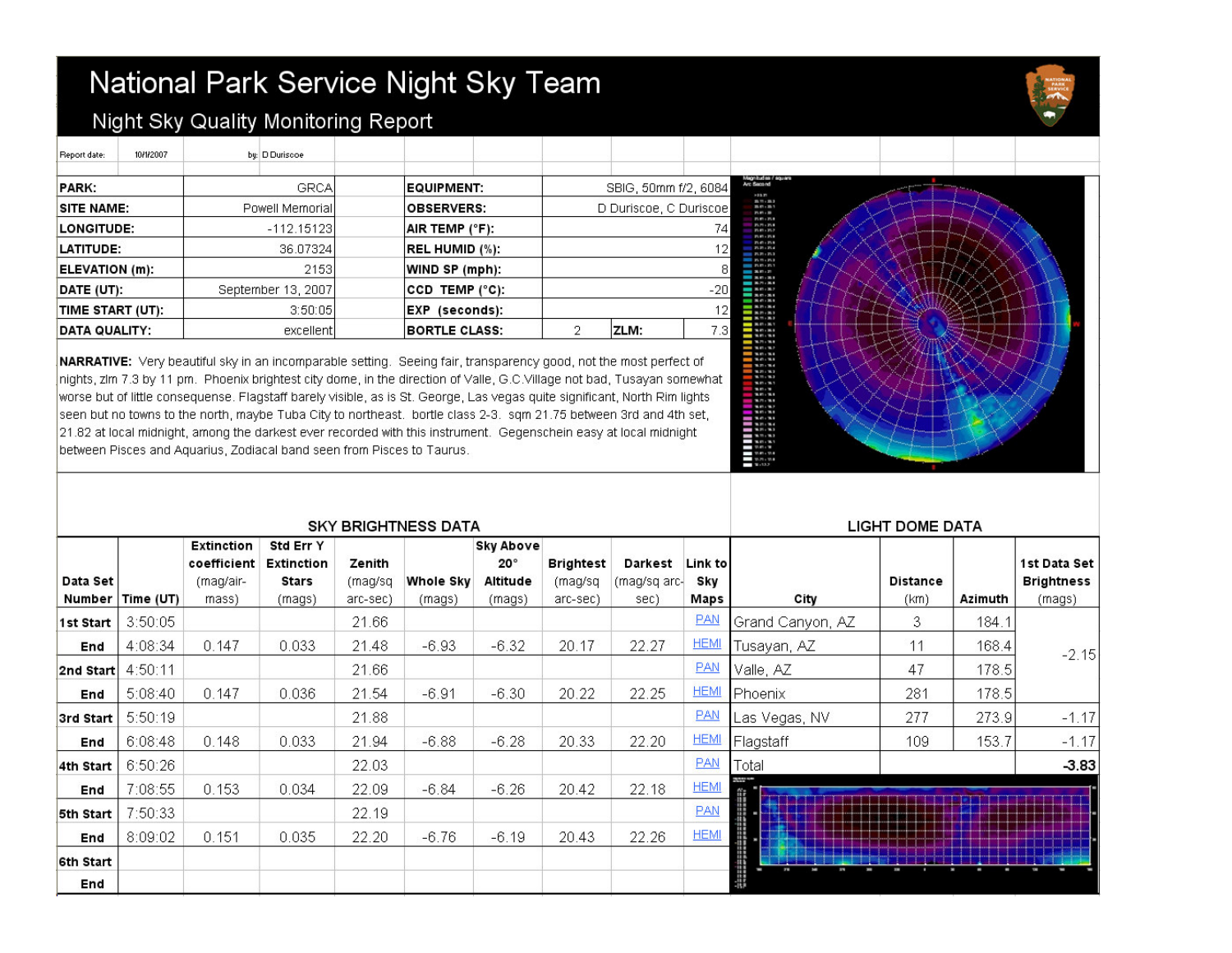# National Park Service Night Sky Team



#### Night Sky Quality Monitoring Report

<u> La Carlo de la Carlo de la Carlo de la Carlo de la Carlo de la Carlo de la Carlo de la Carlo de la Carlo de l</u>

| Heport date:      | 10/1/2007                        |                                   | <b>by:</b> D Duriscoe |  |                      |  |                              |      |          |  |
|-------------------|----------------------------------|-----------------------------------|-----------------------|--|----------------------|--|------------------------------|------|----------|--|
| <b>PARK:</b>      | <b>GRCA</b><br><b>EQUIPMENT:</b> |                                   | SBIG, 50mm f/2, 6084  |  |                      |  |                              |      |          |  |
| SITE NAME:        |                                  |                                   | Lipan Point           |  | <b>OBSERVERS:</b>    |  | D Duriscoe, C Duriscoe<br>71 |      |          |  |
| <b>LONGITUDE:</b> |                                  |                                   | $-111.85332$          |  | AIR TEMP (°F):       |  |                              |      |          |  |
| <b>LATITUDE:</b>  |                                  | 36.03262<br><b>REL HUMID (%):</b> |                       |  |                      |  | 19                           |      |          |  |
| ELEVATION (m):    |                                  |                                   | 2182                  |  | WIND SP (mph):       |  | 12                           |      |          |  |
| DATE (UT):        |                                  |                                   | September 14, 2007    |  | CCD TEMP (°C):       |  | $-20$                        |      |          |  |
| TIME START (UT):  |                                  |                                   | 3:57:22               |  | EXP (seconds):       |  | 12                           |      |          |  |
| DATA QUALITY:     |                                  |                                   | Excellent             |  | <b>BORTLE CLASS:</b> |  | 2                            | ZLM: | 7.2<br>I |  |

TT 1

NARRATIVE: Spectacular sky from a high vantage point. Seeing fair, transparency good. Some fire smoke from Cape Royal, also light from flames shows up in images. VERY DARK, almost no airglow, some haze must be over southern AZ, as Phoenix light dome is very subdued on this night. Few clouds over Las Vegas reflecting city lights, corrupting readings as well. SQM 21.76 at end of 2nd set. Wind a definite factor, gusting to 30 mph by end of second set. Set up on top of camper, shut down after second set because of wind. Gegenschein seen easily near midnight, one of the darkest (relatively) clear nights at moderately high elevation I have ever seen.



| <b>SKY BRIGHTNESS DATA</b> |                    |                                                 |                                            |                               |                            |                                                        |                                  |                                 |                        | <b>LIGHT DOME DATA</b> |                         |         |                                             |
|----------------------------|--------------------|-------------------------------------------------|--------------------------------------------|-------------------------------|----------------------------|--------------------------------------------------------|----------------------------------|---------------------------------|------------------------|------------------------|-------------------------|---------|---------------------------------------------|
| Data Set                   | Number   Time (UT) | Extinction<br>coefficient<br>(mag/air-<br>mass) | Std Err Y<br>Extinction<br>Stars<br>(mags) | Zenith<br>(mag/sq<br>arc-sec) | <b>Whole Sky</b><br>(mags) | <b>Sky Above</b><br>$20^{\circ}$<br>Altitude<br>(mags) | Brightest<br>(mag/sq<br>arc-sec) | Darkest<br>(mag/sq arc-<br>sec) | Link to<br>Sky<br>Maps | City                   | <b>Distance</b><br>(km) | Azimuth | 1st Data Set<br><b>Brightness</b><br>(mags) |
| 1st Start                  | 3:57:22            |                                                 |                                            | 21.76                         |                            |                                                        |                                  |                                 | <b>PAN</b>             | Flagstaff              | 96                      | 167.2   | 0.58                                        |
| End                        | 4:15:52            | 0.145                                           | 0.033                                      | 21.57                         | $-6.79$                    | $-6.20$                                                | 20.26                            | 22.44                           | <b>HEMI</b>            | <b>Phoenix</b>         | 277                     | 184.2   | $-1.00$                                     |
| 2nd Start                  | 4:57:30            |                                                 |                                            | 21.71                         |                            |                                                        |                                  |                                 | <b>PAN</b>             | Las Vegas              | 304                     | 274.6   | $-0.33$                                     |
| End                        | 5:16:00            | 0.151                                           | 0.036                                      | 21.70                         | $-6.81$                    | $-6.23$                                                | 20.22                            | 22.34                           | <b>HEMI</b>            | Tuba City              | 56                      | 79.3    | 0.65                                        |
| 3rd Start                  |                    |                                                 |                                            |                               |                            |                                                        |                                  |                                 |                        |                        |                         |         |                                             |
| End                        |                    |                                                 |                                            |                               |                            |                                                        |                                  |                                 |                        |                        |                         |         |                                             |
| 4th Start                  |                    |                                                 |                                            |                               |                            |                                                        |                                  |                                 |                        | Total                  |                         |         | $-3.22$                                     |
| End                        |                    |                                                 |                                            |                               |                            |                                                        |                                  |                                 |                        | i<br>Personal          |                         |         |                                             |
| 5th Start                  |                    |                                                 |                                            |                               |                            |                                                        |                                  |                                 |                        |                        |                         |         |                                             |
| End                        |                    |                                                 |                                            |                               |                            |                                                        |                                  |                                 |                        |                        |                         |         |                                             |
| 6th Start                  |                    |                                                 |                                            |                               |                            |                                                        |                                  |                                 |                        |                        |                         |         |                                             |
| End                        |                    |                                                 |                                            |                               |                            |                                                        |                                  |                                 |                        | 語語                     |                         |         |                                             |

T.